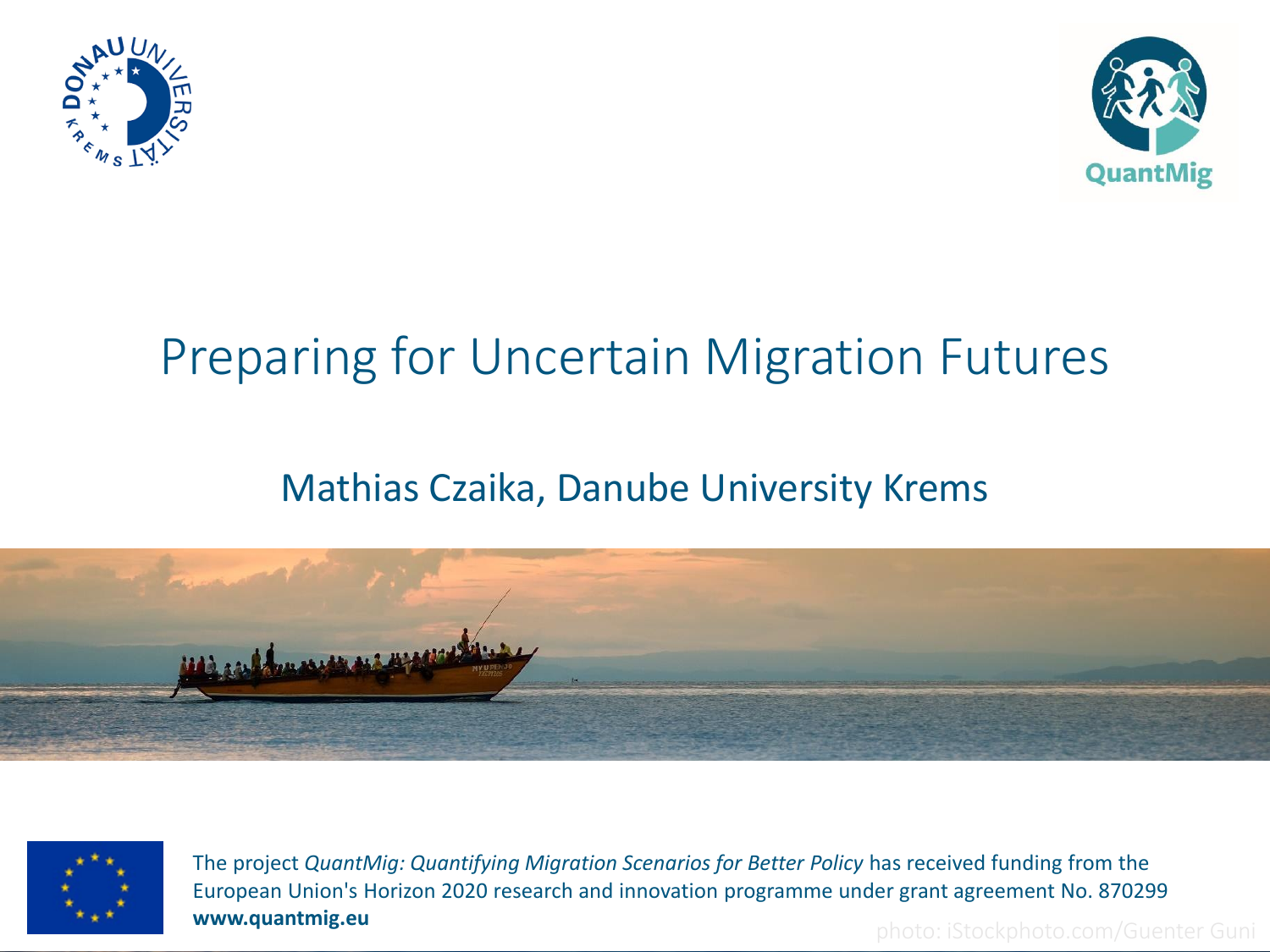

# The issue



- $\triangleright$  The propensity to make predictions and to act on the basis of predictions is inherently human
- ➢ The **acceleration, proliferation and diversification** of social, economic, technological and political **transformations** and **shocks** make migration-related **risks and uncertainties increasingly unpredictable**.
- ➢ **Requirements for prediction** consistently **exceed the ability** to predict/forecast.
- ➢ **Planning** across a range of scenarios is **good practice** but does **not prevent predictive failure**.



- $\triangleright$  While some efforts to forecast the future of migration are necessary and predictive methods and techniques can be improved, the design of migration policy and governance should reflect the **likelihood of predictive failure**.
- ➢ Stakeholders need to **prepare for both: (likely** and **unlikely) trends** and **shocks**
- ➢ And: Prepare to be unprepared!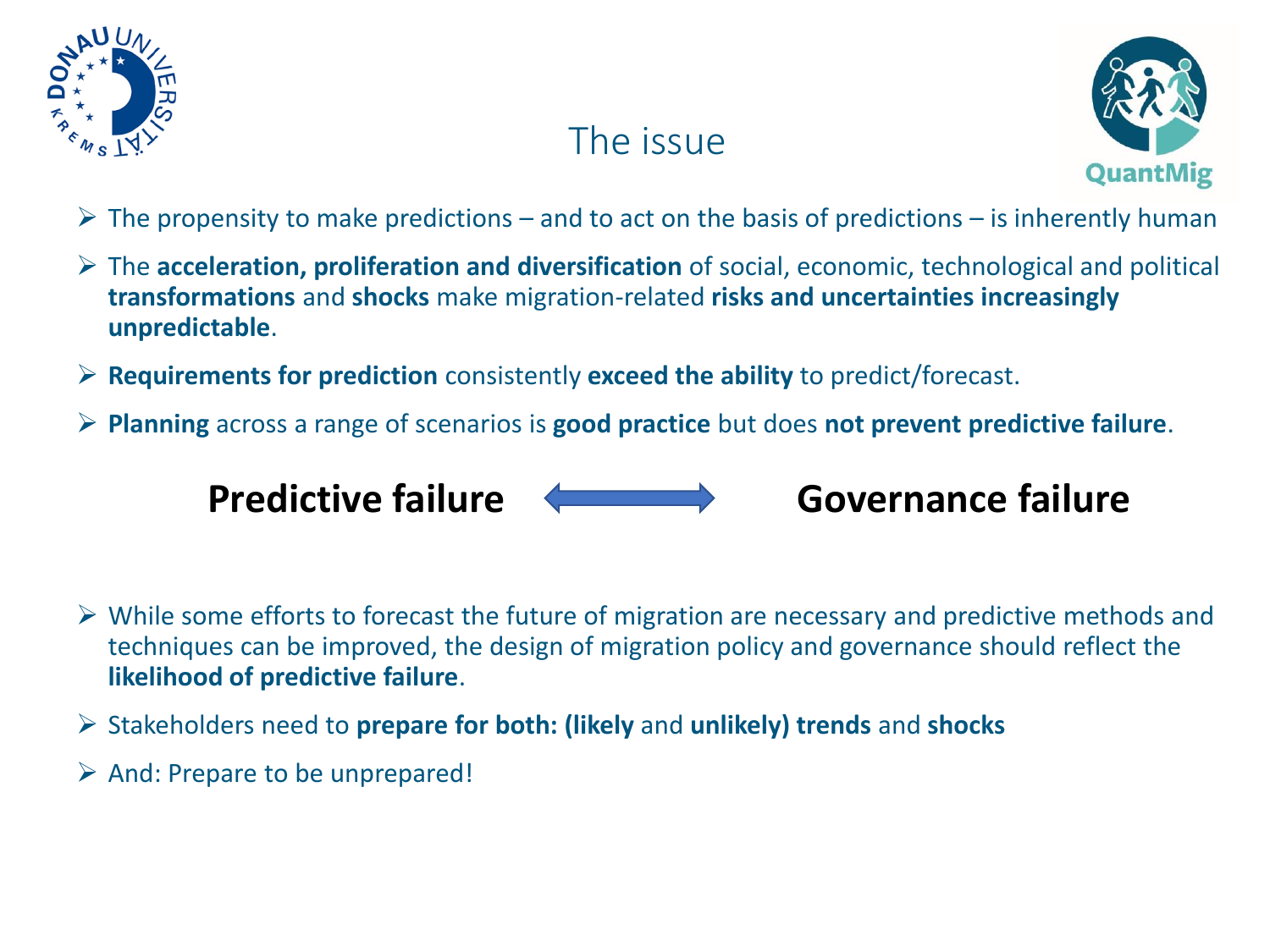

Predictive failure – Governance failure Example: COVID-19



#### Global Health Security Index October 2019

#### COVID-19 deaths (as of 26 September 2020)

| <b>Country</b>       | <b>Score</b> | <b>Country</b>        | <b>Deaths</b> |
|----------------------|--------------|-----------------------|---------------|
| <b>United States</b> | 83.5         | <b>United States</b>  | 204.112       |
| United Kingdom       | 77.9         | <b>Brazil</b>         | 140.537       |
| <b>Netherlands</b>   | 75.6         | India                 | 93.379        |
| Australia            | 75.5         | <b>Mexico</b>         | 75.844        |
| Canada               | 75.3         | <b>United Kingdom</b> | 42.060        |

Source: Center for Health Security, John Hopkins University

Source:

Center for Systems Science and Engineering (CSSE), John Hopkins University

Illusion of preparedness: "What if?" has become "Now what?"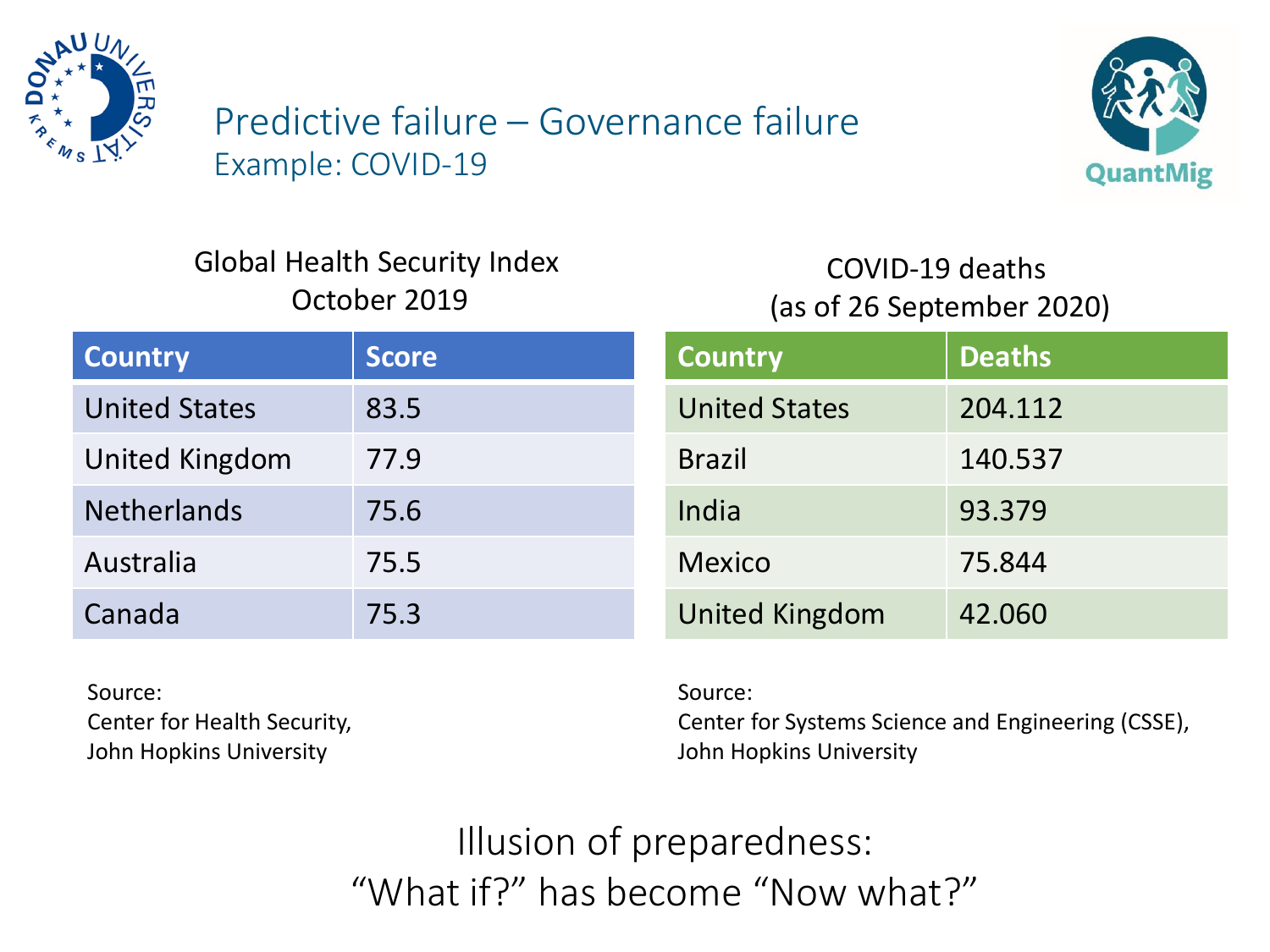

# Migration (governance) crisis

#### **"Constant crisis mode"**

➢ **Crisis is a situation of a complex system**, in particular when the system is (temporarily) dysfunctional



➢ **Perception that migration policy and governance do not address and cope with the full 'complexity of migration'**

- ➢ **'Superdiversity**'
	- ➢ Not only more migrants, but **more diverse** migrant populations
	- ➢ **Boundaries** between diverse migrant groups **get blurred**;
- ➢ Distinct groups are **hard to target adequately by specific policies**
- ➢ **Multiple actors** and stakeholders with **competing ideas and interests**
- ➢ **Scientifically underinformed / biased discourses**

➢ What is an "adequate response" to **growing complexity of migration** and the (perceived) **governance crisis**?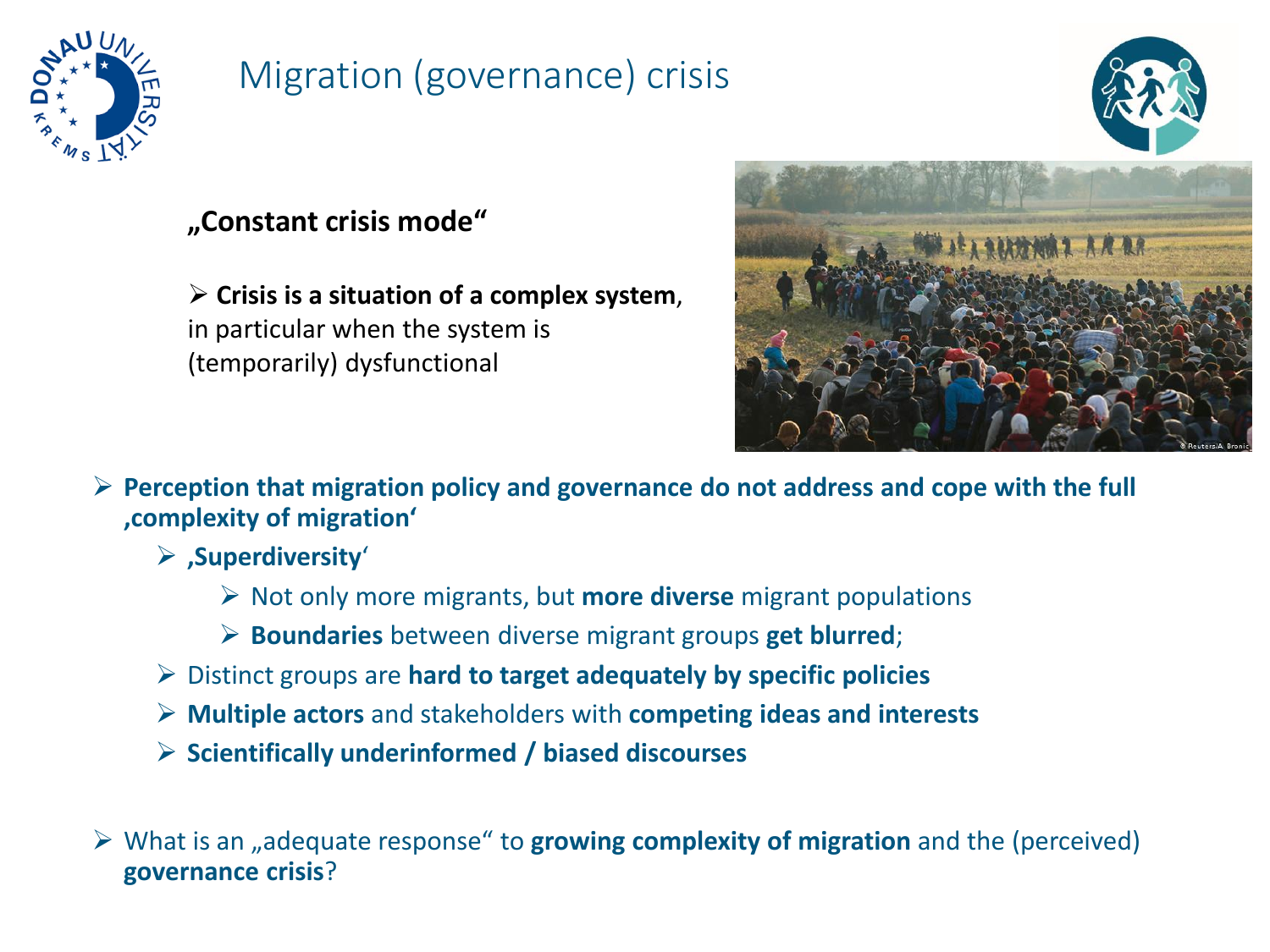



# Understanding migration complexity means understanding the functioning of adaptive migration systems

#### We need to consider

*"migration no longer as a linear, uni-directional, push-and-pull, cause-effect movement but as a circular, interdependent, progressively complex, and self-modifying system in which the effect of changes in one part can be traced through the whole of the system."*

*Akin Mabogunje, geographer, 1970*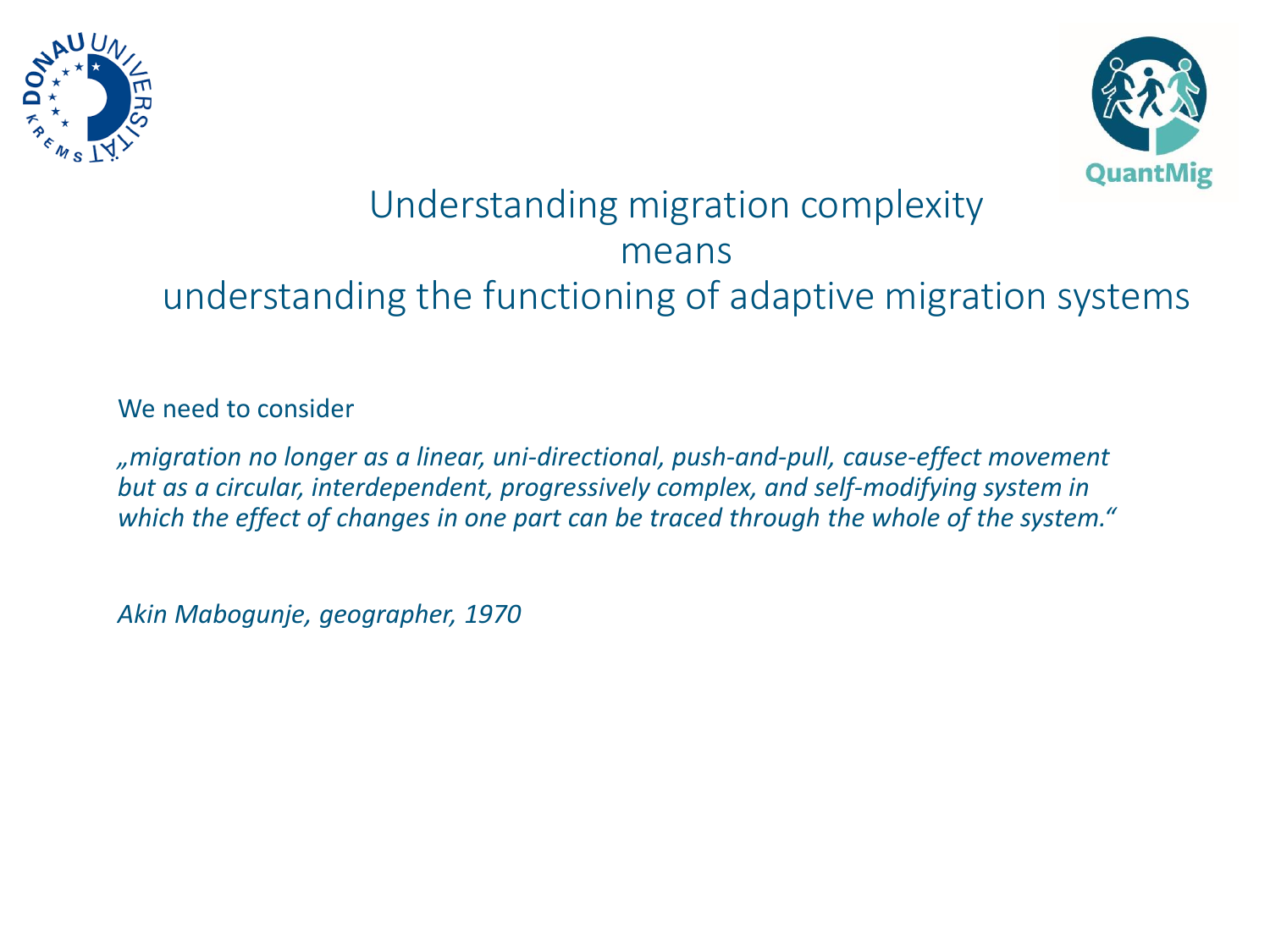



- $\triangleright$  Multiple actors drive a fluid and hierarchical migration system.
- ➢ Migration is a process and constantly influenced by **internal and external forces**.
- ➢ Agents interact and, as part of the **interaction**, exchange information and resources.
- ➢ Migration operates through **networks**.
- ➢ Continuous **adaptation** of migrant behavior and institutional policies.
- ➢ **Emergence** of migration patterns.
- ➢ A complex migration system is largely **self-organizing**.
- ➢ Complex migration systems respond to **disequilibria**.
- ➢ Migration is affected by epistemic (knowable) and aleatory (unknowable) **uncertainty**.
- ➢ Migration has only **limited predictability**.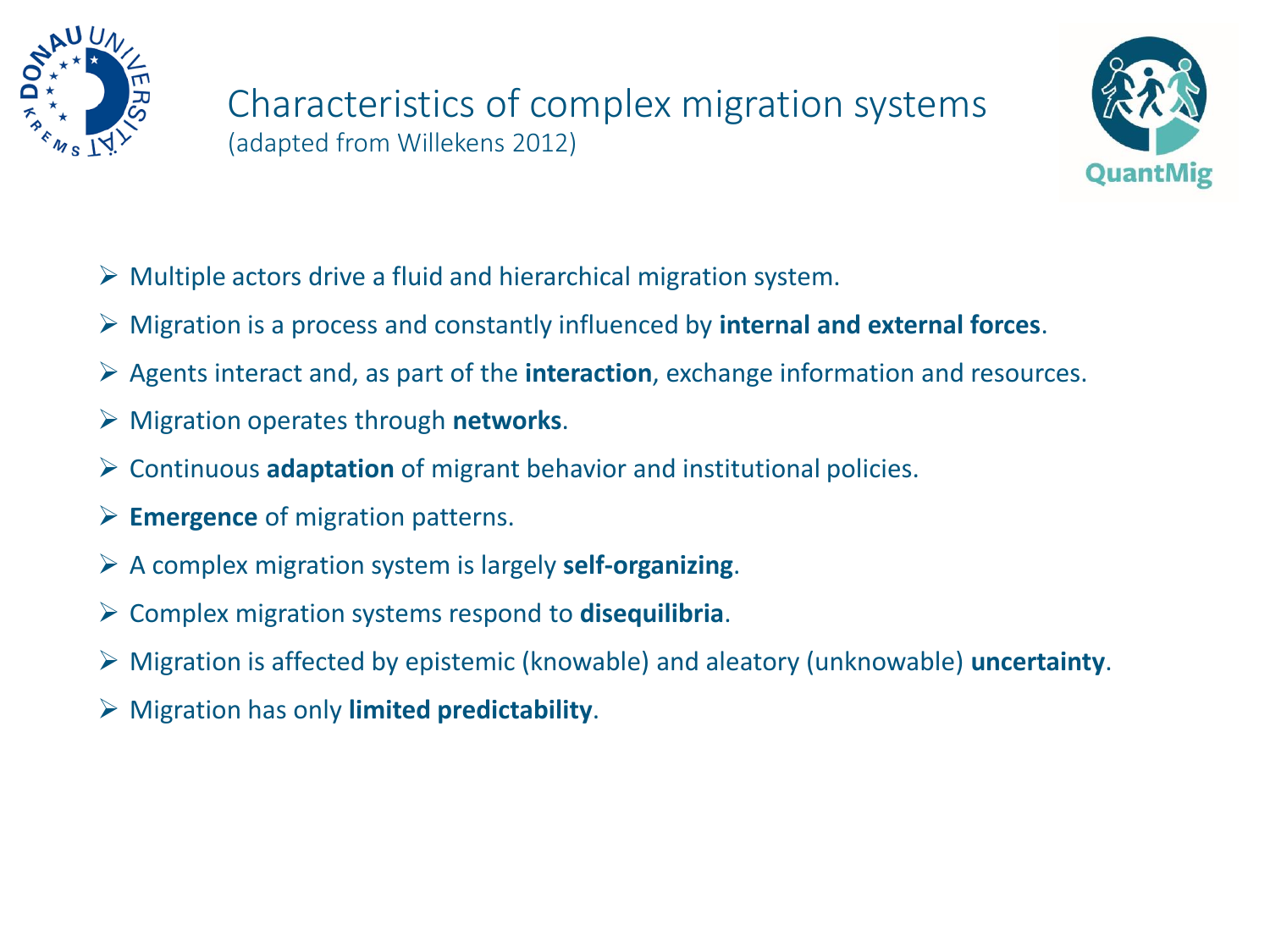

# Understanding of migration 'driver complexes' rather than searching for 'root causes'



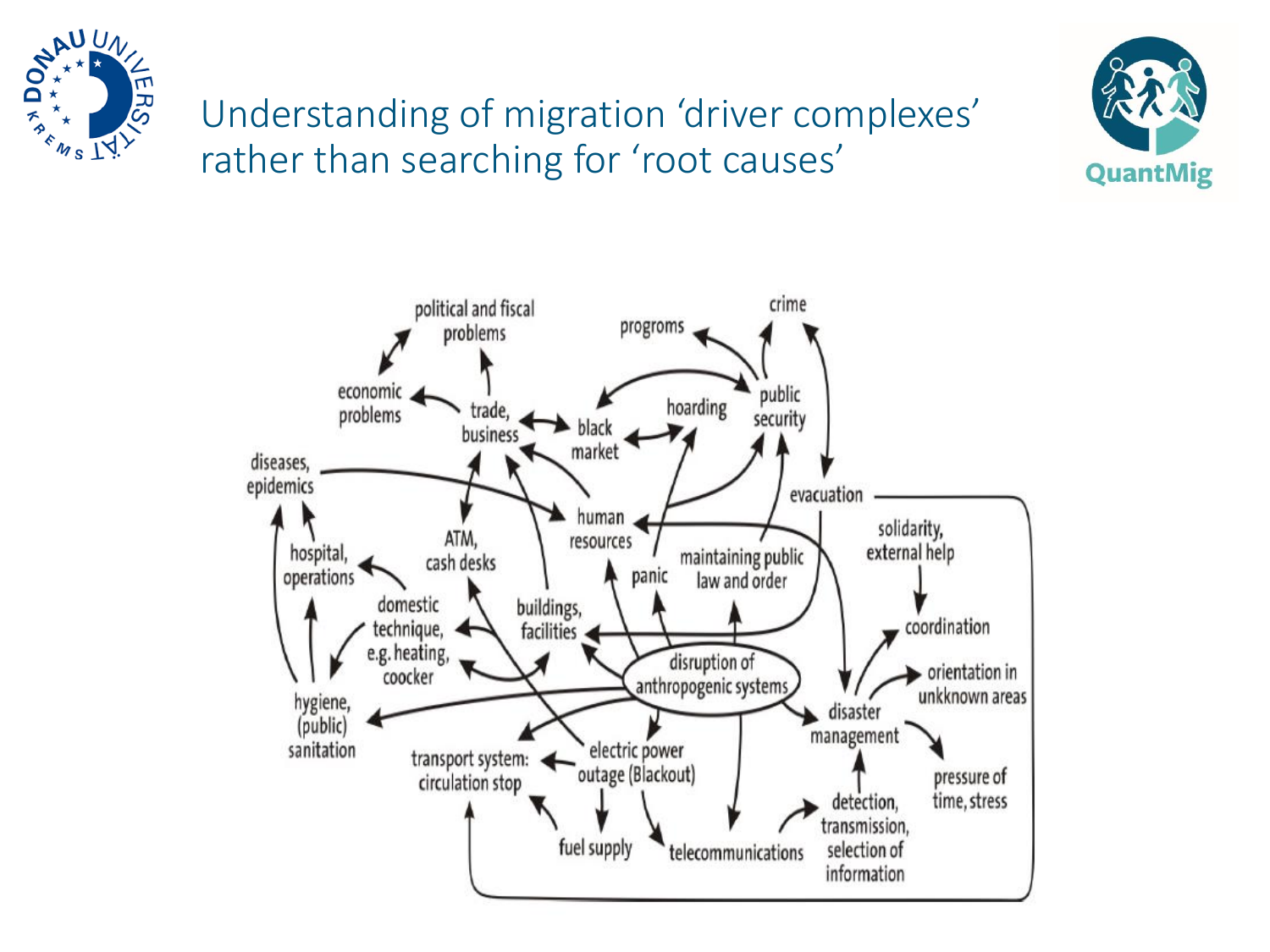

# Migration regime changes: non-linear and equifinal causation

- ➢ **Sudden and gradual shocks** to systems may **cause uncontrolled feedback, cascading**  QuantMig **effects**, **extreme events**, and **unwanted side effects** regarding **migration outcomes**.
- ➢ **Systemic risks** evolve because of the inherently dynamic nature of **complex adaptive systems**, in particular, due to **nonlinear interactions** among system components.

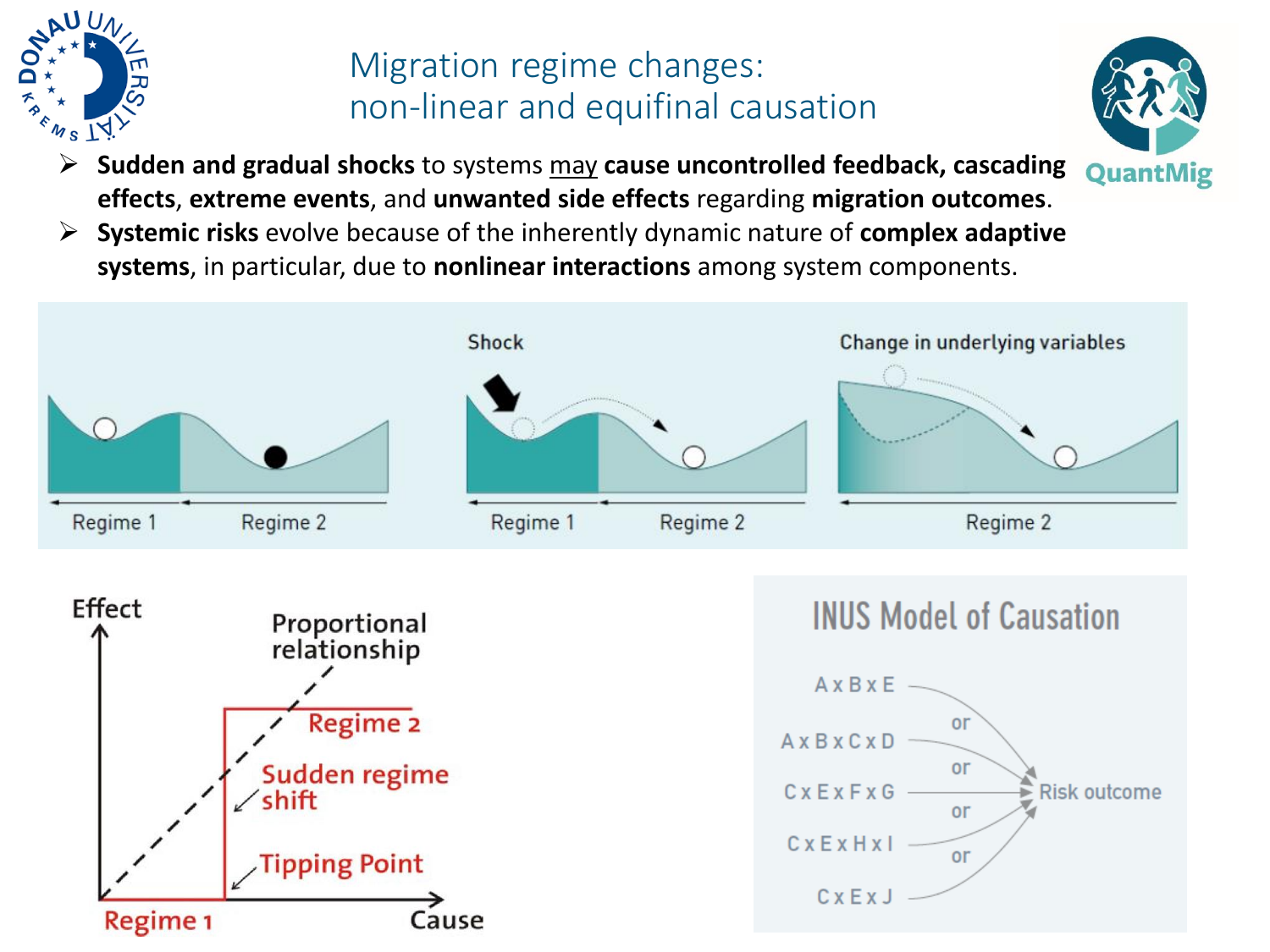

### Example Minamisoma City (Fukushima) Earthquake, subsequent tsunami, power cut, nuclear accident, evacuation in March 2011

…and partial return



Source: Zhang et al (2014)

QuantMig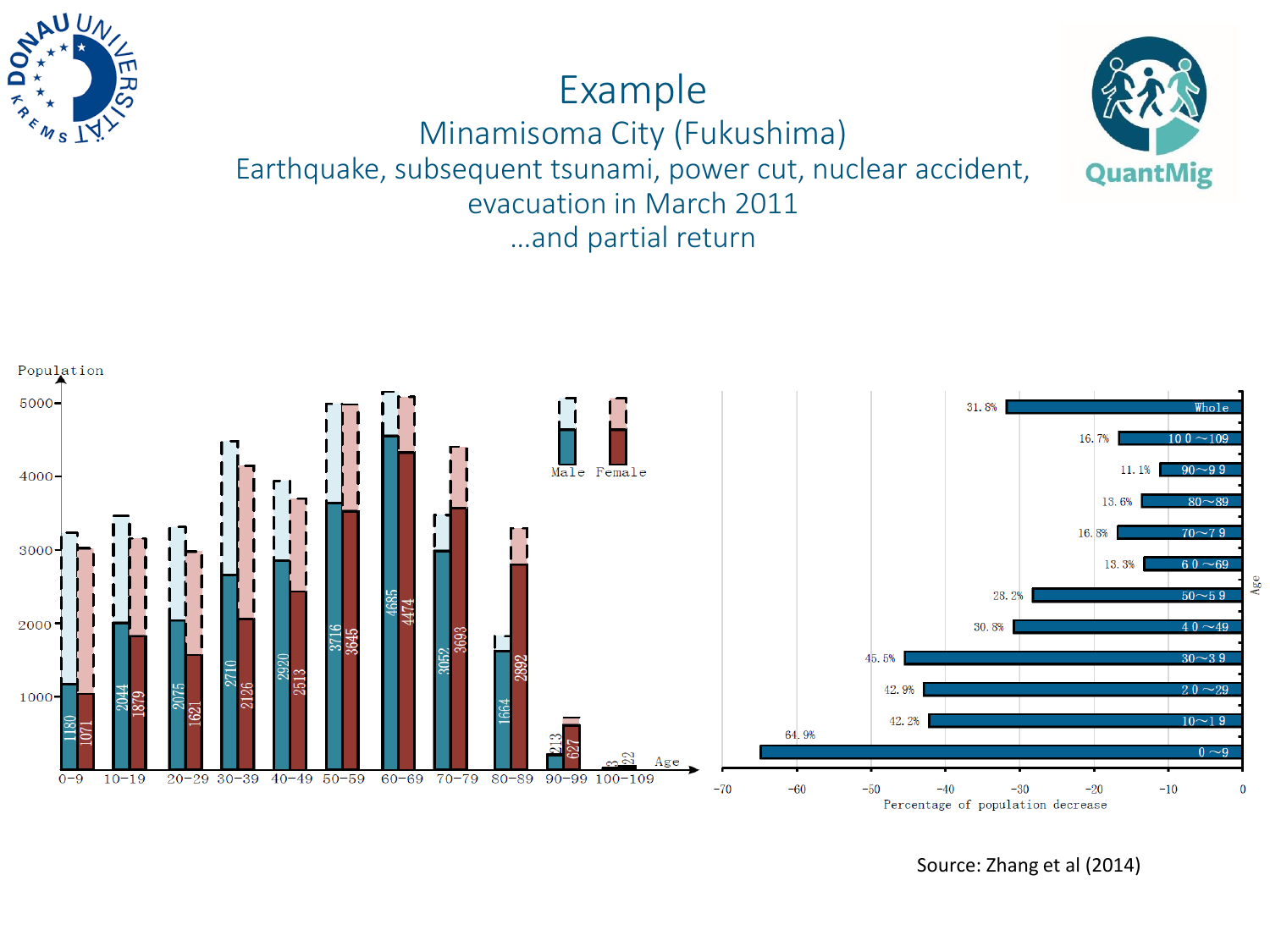

# Example Aral Sea region: Depletion and emigration





#### Sep 1977 – June 2013 **August, 2018**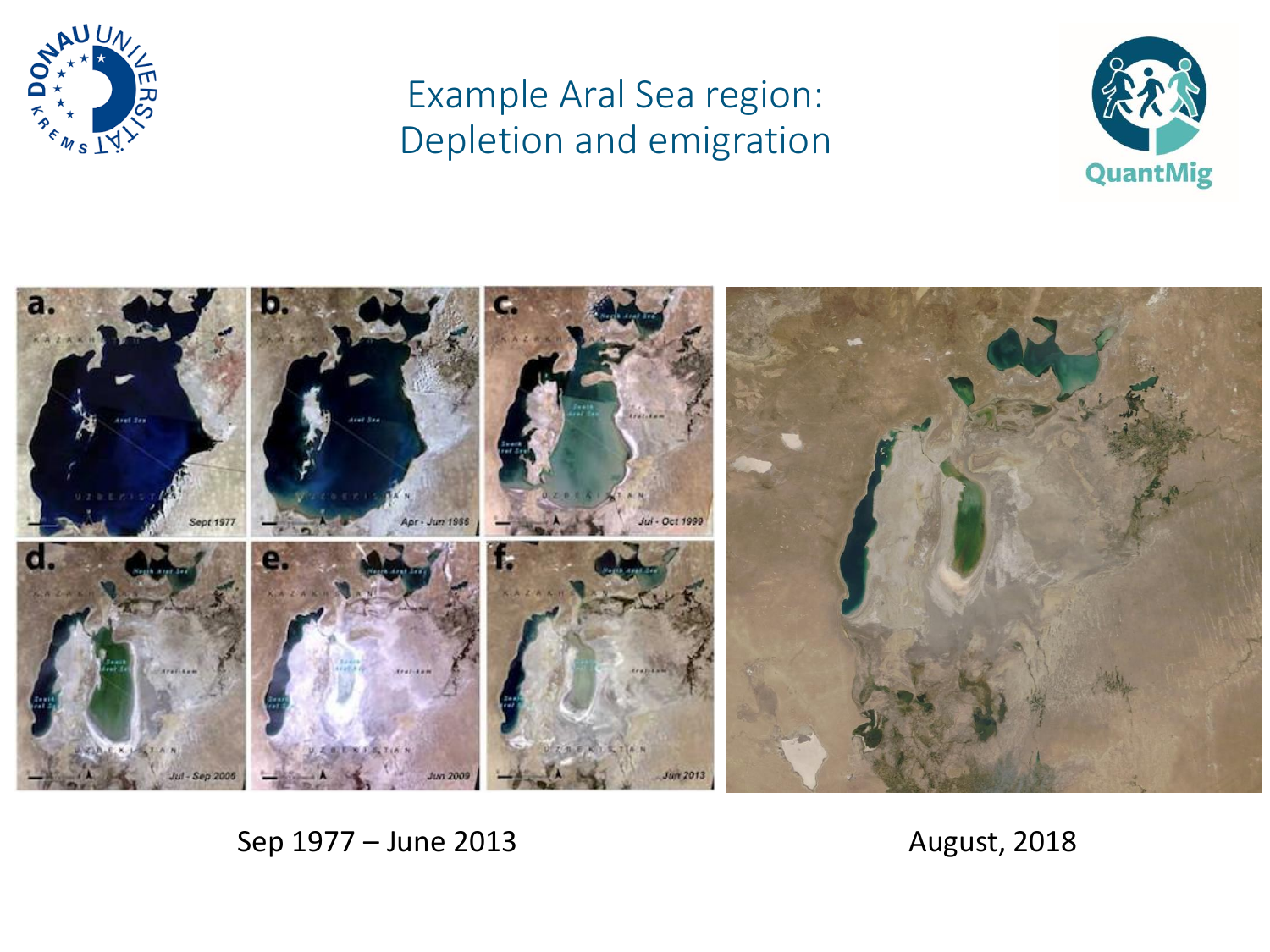

# Prevention, adaptation and mitigation of systemic risk QuantMig

#### ➢ **'Migration control crisis' is system-immanent**

- $\triangleright$  Adaptation and systemic change (=migration crisis) is an intrinsic part of interconnected systems
- ➢ Adaptation and limited control capacity are key features of **complex migration governance**

- ➢ Policymakers (and other stakeholders) need to think about how to **avoid, mitigate or prevent the manifestation of systemic risks**, which may affect a migration system's functioning.
- ➢ Actors must either **adapt** or **transform the governance of a migration regime** to cope with systemic risks, that come with **transitions**.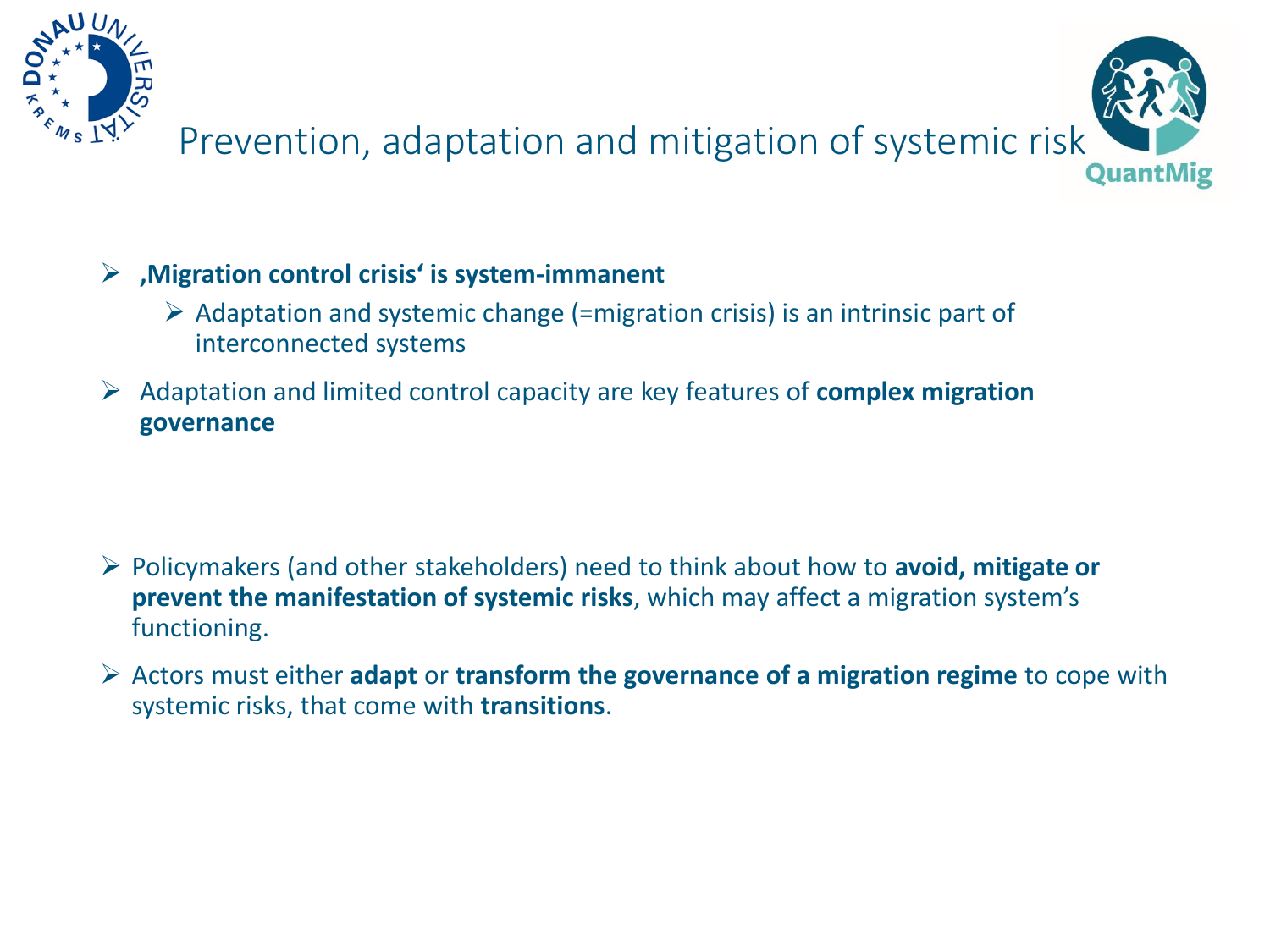

How to prepare for uncertain migration futures (I Know the factors causing systemic risk QuantMig

- ➢ **Scientific unknowns** (i.e. lack of knowledge about how natural or human systems work)
- ➢ **Vicious cycles** (i.e. feedback effects and reinforcing negative loops)
- ➢ **Varying vulnerabilities** (e.g. group- and context-specific)
- ➢ **Conflicting interests and values.**
- ➢ **Social dynamics.**
- ➢ **Technological advances.**
- ➢ **Time-lags between shock and effect.**
- ➢ **Inadequate communication** (e.g. late, incomplete, misleading or absent)
- ➢ **Information asymmetries.**
- ➢ **Counterproductive incentives** (e.g. incentives triggering risk taking behavior)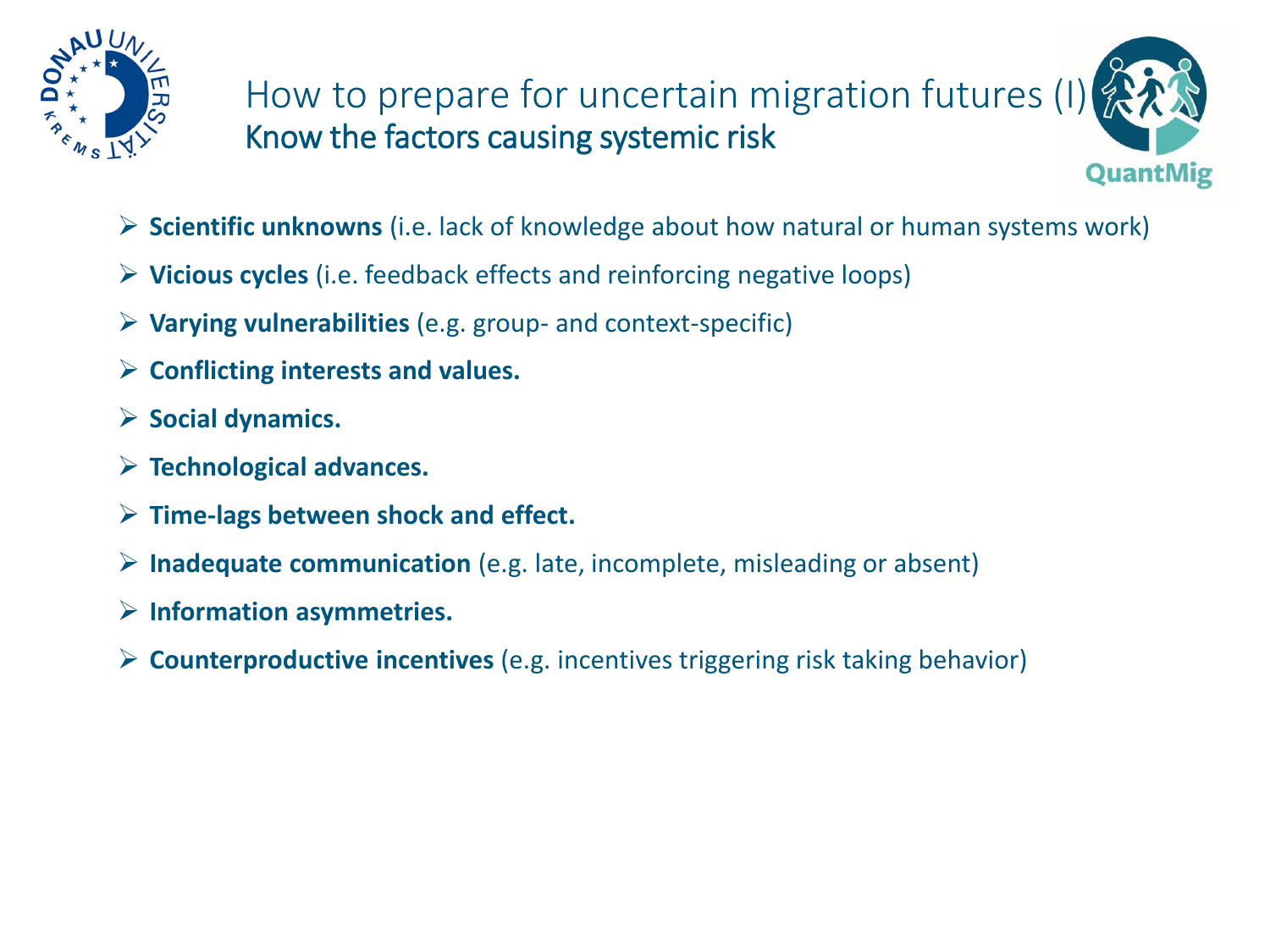

# How to prepare for uncertain migration futures (II) Know the reasons causing policy failure



- $\triangleright$  Limited effectiveness of migration policy: discursive, implementation, and efficacy gaps
- $\triangleright$  Counterproductive / unintended policy effects
- $\triangleright$  Inadequate policy designs
	- $\triangleright$  Unidimensional (group specificities remain potentielly unaddressed)
	- $\triangleright$  Targeting (area-, need-, group-specific)
	- $\triangleright$  Policy receptivity of diverse (and vulnerable) populations
	- $\triangleright$  Policy timing (addressing diverse migration trajectories, , sudden shocks')
	- $\triangleright$  , one size fits all' policies
- ➢ Limited policy coordination (actors, mechanisms, conflict identification & resolution, public/political support)
- $\triangleright$  Policy incoherences (migration policy measures in conflict with other public policies)
- $\triangleright$  Policy feedback loops (self-fulfilling prophecies, cf. Lucas critique)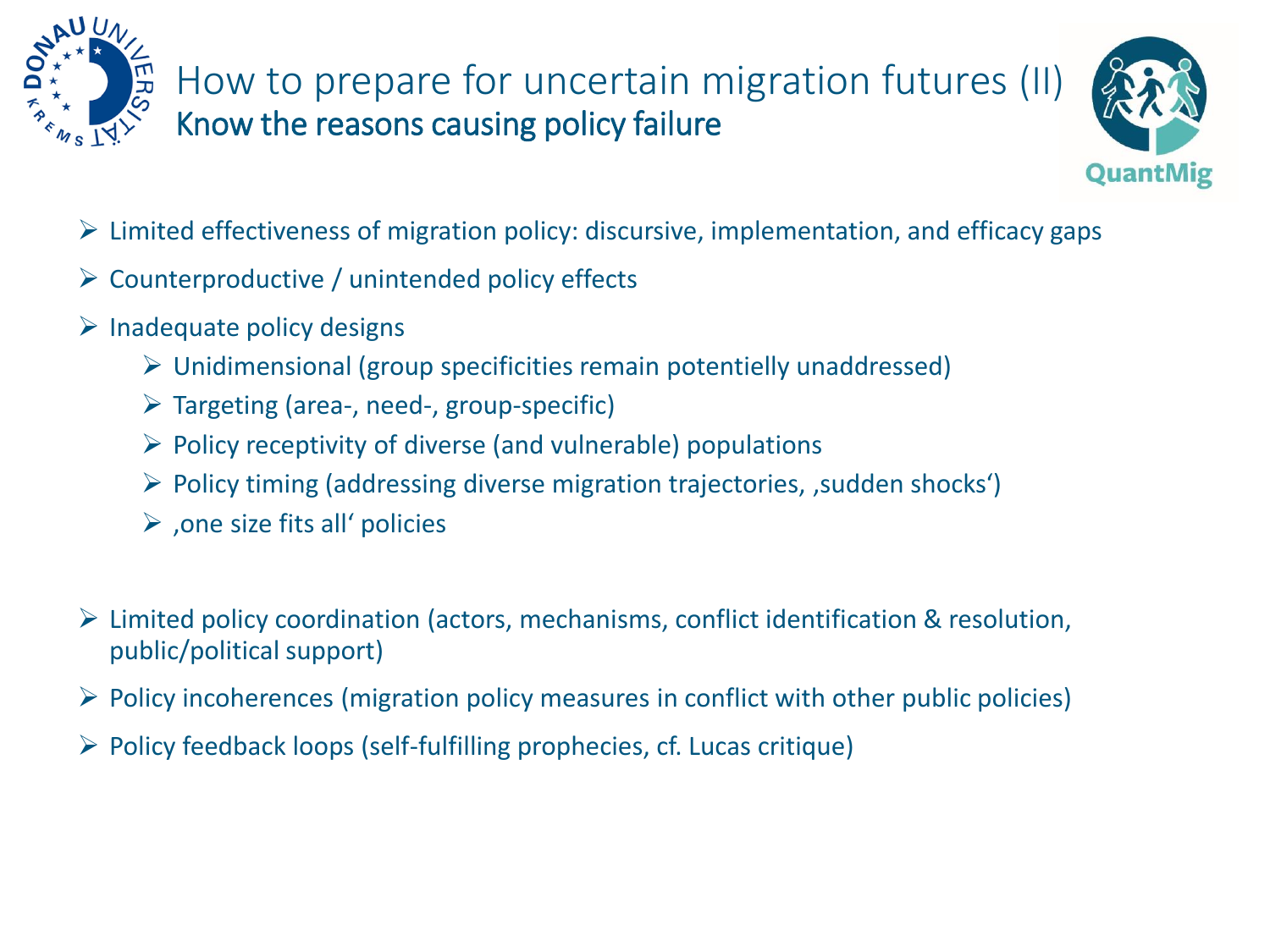

# How to prepare for uncertain migration futures (III)



#### ➢ **Increase the capacity for acurate forecasting**

- $\triangleright$  Enhancing the capabilities for surveillance, data collection, knowledge development, scenario planning and migration uncertainty analysis and diagnosis
- ➢ Improve understanding of human behaviour and acknowledging that common sense and traditional rationality are not the sole basis for human decision-making
- ➢ Improve understanding of systemic interconnections

#### ➢ **Enhance smart governance and migration 'mainstreaming'**

- $\triangleright$  Accelerate decisions and delay some decisions
- $\triangleright$  Increase adaptability of migration and integration infrastructure
- $\triangleright$  Prepare for the short term.
- ➢ Regularly and systematically reviewing decision-making and communication processes;
- ➢ Increase flexibility of migration governance through coordination, adaptation and innovation in response to changing situations and new indications of emerging risks;
- ➢ **"Mainstreaming" migration**
	- ➢ Governance (coordination of multi-actor networks)
	- ➢ Policies (enhance policy coherence across multiple policy areas)
	- ➢ Discourses (nurture evidence-based discourse)